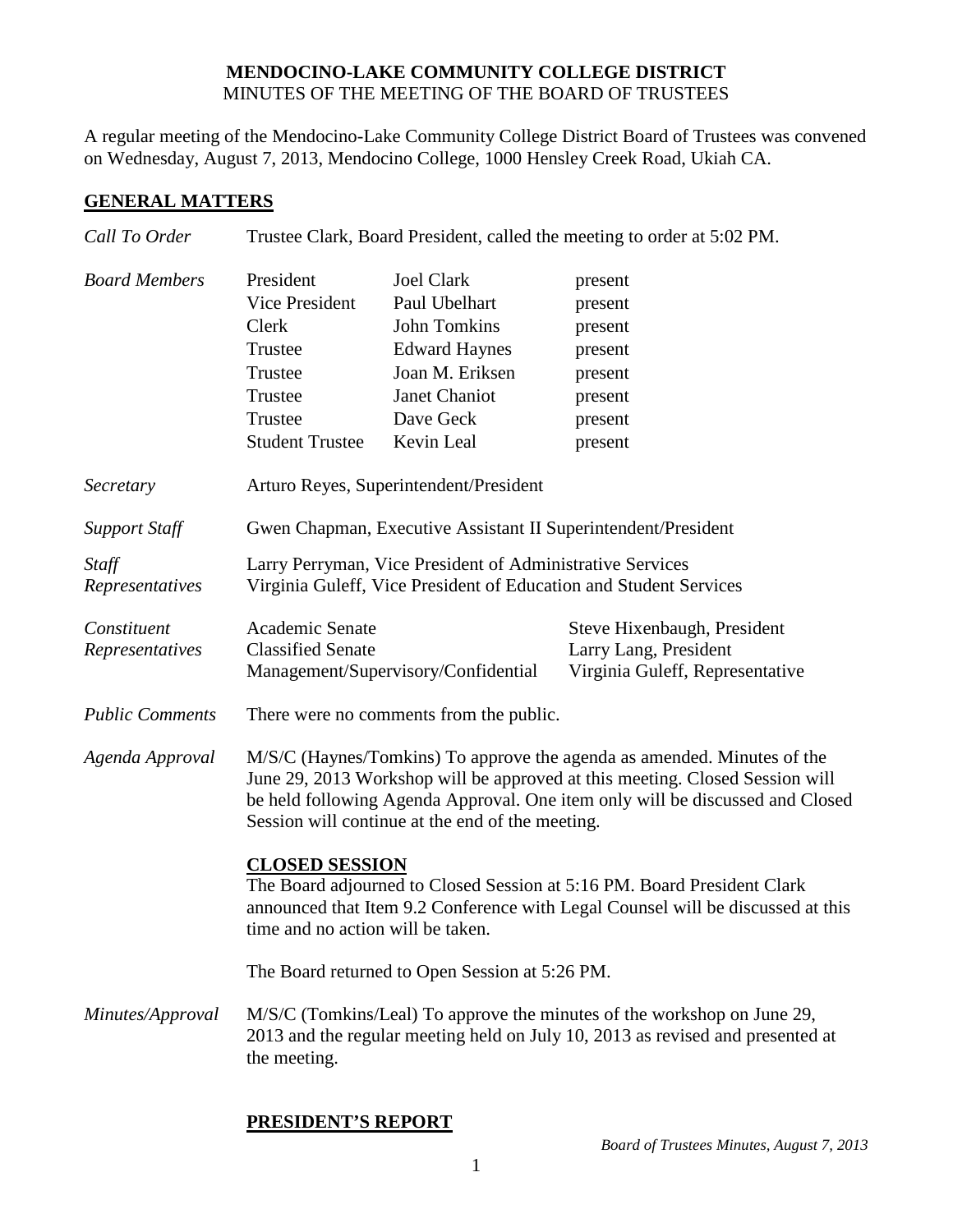A written report was submitted by Superintendent/President Reyes. The following was offered in addition:

• The Board was reminded of the upcoming Board Workshop to be held on Saturday, September 14 workshop starting at 9:00 AM.

# **CONSENT AGENDA**

|                                                                                 | M/S/C (Geck/Tomkins) To approve the Consent Agenda as submitted.<br>Items with an asterisk * were approved by one motion as the Consent Agenda.                                                                                                              |  |
|---------------------------------------------------------------------------------|--------------------------------------------------------------------------------------------------------------------------------------------------------------------------------------------------------------------------------------------------------------|--|
| $Employment -$<br>Short-Term<br>Employees                                       | <b>Personnel</b><br>*RESOLVED, That the Mendocino-Lake Community College District Board of<br>Trustees does hereby ratify the Short-Term Employees as presented at the<br>meeting.                                                                           |  |
| $Employment -$<br>Part-Time Faculty                                             | *RESOLVED, That the Mendocino-Lake Community College District Board of<br>Trustees does hereby ratify the Part-Time Faculty for Fall Semester 2013.                                                                                                          |  |
| <b>Volunteers</b>                                                               | *RESOLVED, That the Mendocino-Lake Community College District Board of<br>Trustees does hereby approve the list of volunteers as submitted.                                                                                                                  |  |
| Leave of Absence-<br>Management                                                 | *RESOLVED, That the Mendocino-Lake Community College District Board of<br>Trustees does hereby approve a one-year leave of absence for Margaret Sanchez.                                                                                                     |  |
| Fiscal Report as of<br>June 30, 2013                                            | <b>Other Items</b><br>*RESOLVED, That the Mendocino-Lake Community College District Board of<br>Trustees does hereby accept the fiscal report as submitted.                                                                                                  |  |
| Allied Health -<br>Change Order<br>No.1                                         | *RESOLVED, That the Mendocino-Lake Community College District Board of<br>Trustees does hereby ratify Change Order No. 1 for the Allied Health in the<br>amount of \$29,177.                                                                                 |  |
| Willits/North<br>County Center -<br>Change Order<br>No. 8                       | *RESOLVED, That the Mendocino-Lake Community College District Board of<br>Trustees does hereby ratify Change Order No. 8 for the Willits/North County<br>Center project to Midstate Construction in the amount of \$6,113.                                   |  |
| Substitution of<br><b>Listed Contractor</b><br>- Willits/North<br>County Center | *RESOLVED, That the Mendocino-Lake Community College District Board of<br>Trustees does hereby approve subcontractor substitutions for the Willits/North<br>County Center project as follows:<br>Painting and High Performance Coatings: Dunn-Right Painting |  |
| 2013-14<br>Appropriation<br>Limit<br>Resolution<br>$08 - 13 - 01$               | <b>ACTION ITEMS</b><br>Superintendent/President Reyes commented that the District is required by the<br>State Constitution to compute an annual appropriation limit. The calculations are<br>based on data supplied by the Chancellor's Office.              |  |
|                                                                                 | M/S/C (Haynes/Ubelhart)RESOLVED, That the Mendocino-Lake Community<br>College District Board of Trustees does hereby adopt Resolution 08-13-02                                                                                                               |  |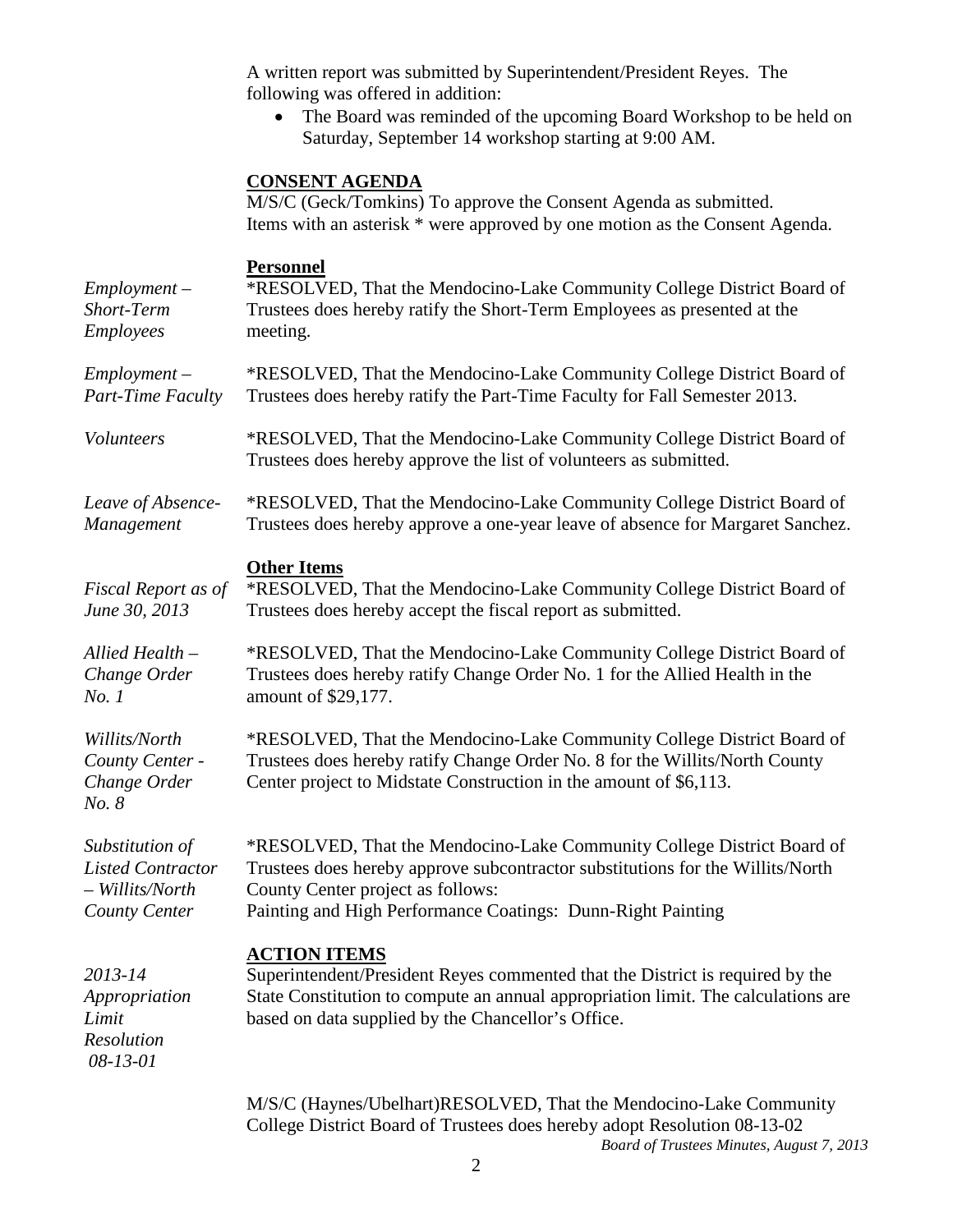establishing the Mendocino-Lake Community College District's Appropriation Limit for fiscal year 2013-14 at \$31,677,393. Roll Call Vote: Yes - Trustees Tomkins, Geck, Clark, Chaniot, Eriksen, Ubelhart, and Haynes - with an advisory yes vote from Student Trustee Leal. **INFORMATIONAL REPORTS**  *Education and Student Services Report* A written report was presented at the meeting by Virginia Guleff, Vice President of Education and Student Services. The following was offered in addition: • Vice President Guleff mentioned the retirement of Dean Rawitsch and commented on the positive impact he has had on Mendocino College. *Career and Technical Advisory Committees Report* A written report on Career and Technical Advisory Committees was submitted by Dean Sue Goff. The following was offered in addition: • Further information was given on the College's welding program. • The Board thanked Dean Goff for a thorough report on Advisory Committees. • The Board and staff discussed that there is a requirement of a minimum of one meeting a year during the year for advisory committees. In addition to meetings, phone, email, and face-to-face contact with committee members occurs. The Board offered suggestions including coordinating the College's advisory committees with advisory committees for the local high schools. *Administrative Services Report* A written report was submitted by Larry Perryman, Vice President of Administrative Services. The following was offered in addition: • Vice Presidents Perryman and Guleff along with Eileen Cichocki will attend the Chancellor's Office Budget Workshop at Sierra College. *Measure W Bond Report* The Measure W Bond Quarterly Report was submitted by Larry Perryman, Vice President of Administrative Services. The following was offered in addition: • Vice President Perryman responded to questions from the Board members on items in the Quarterly Report. *Mendocino College Foundation, Inc.*  A written report was submitted by Katie Fairbairn, Executive Director. The following was offered in addition: • The next Gala will be held in September of 2014 and is tentatively planned for the third Saturday. Other fundraising events are being planned for this fiscal year. *Constituents Report* No written reports were submitted. The following oral report was given: • Student Trustee Leal reported that the ASMC will be holding their first meeting this Friday and the agenda will include parliamentary procedures.

### **BIG PICTURE**

Steve Oliveria, Director of Maintenance and Operations, gave a presentation on